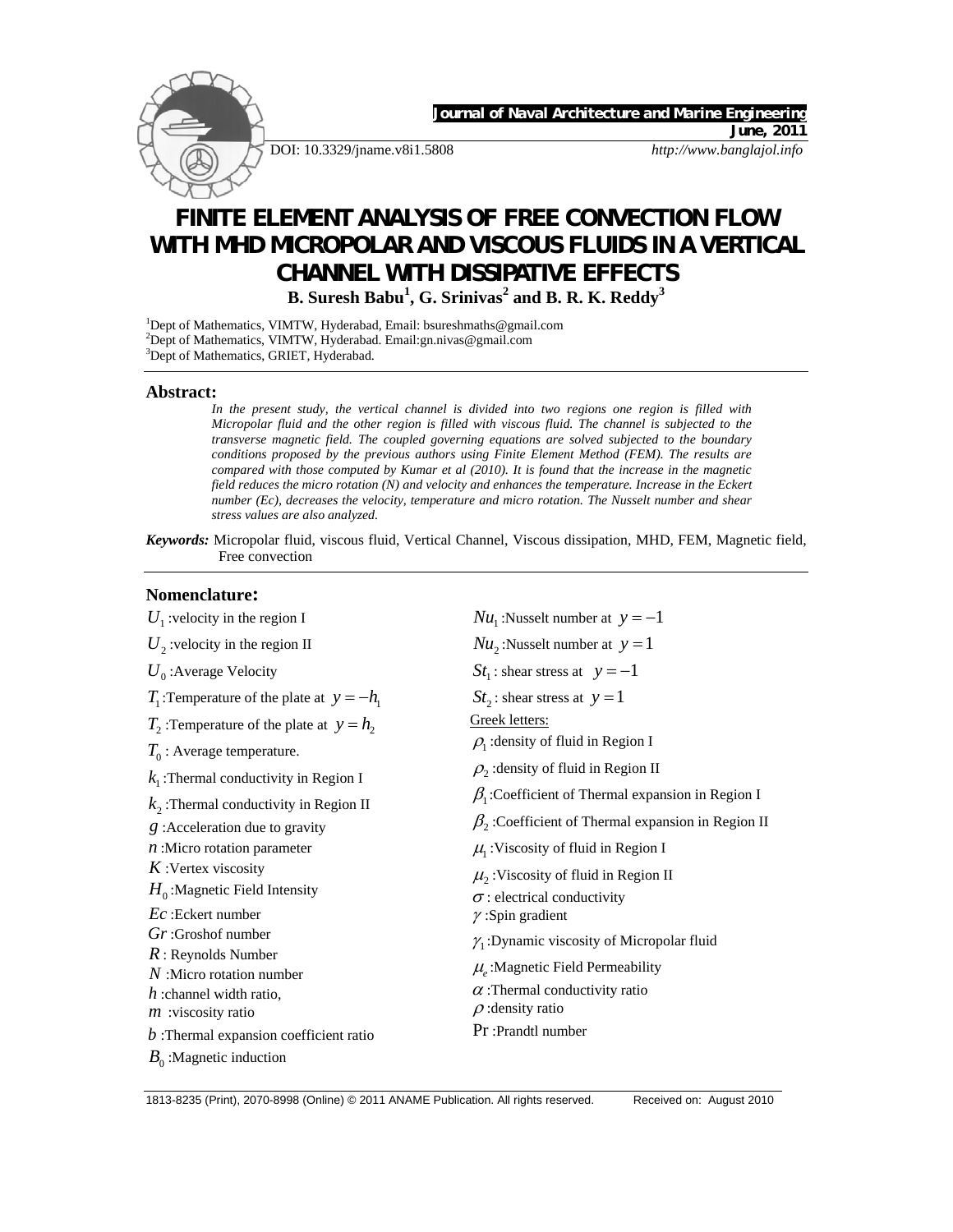# **1. Introduction**

Micropolar fluids are non-Newtonian fluids with microstructures such as polymeric additives, colloidal suspensions, liquid crystals, etc. Eringen (1964) developed the theory of Micropolar fluids, in which the microscopic effects arising from the local structure and the micromotions of the fluids elements are taken into account, and extended it into the theory of thermo Micropolar fluids. In engineering, applications of Micropolar fluids include solidification of liquid crystals, lubricants, and colloidal suspensions, while in biology the animal blood may be modeled as a Micropolar fluid.

This study of viscous dissipation is applicable to polymer technology involving the stretching of plastic sheets. Many metallurgical processes involve the cooling of continuous strips or filaments by drawing them through a quiescent fluid. During the process of drawing, the strips are sometimes stretched. In such situations the rate of cooling has a great effect on the properties of the final product. By drawing them in a Micropolar fluid the rate of cooling may be controlled, thereby giving the final product some desired characteristics.

The application of electromagnetic fields in controlling the heat transfer as in aero dynamic heating leads to the study of MHD heat transfer. This MHD heat transfer has gained significance owing to recent advancement of space technology.

The Problems of Micropolar fluid flow between two vertical plates (channel) are of great technical interest. A lot of attention has been given by many researchers. Sastry and Rao (1982) have studied the effect of suction in the laminar flow of a Micropolar fluid in a channel, considering the poiseuille flow at the entry of the channel. Bhargava and Rani (1985) have examined the convective heat transfer in Micropolar fluid flow between parallel plates. Its extension to free and forced convection is an interesting area of research including liquid crystals, dilute solutions of polymer fluids and many types of suspensions, since in many configurations in the technology and nature, one continuously encounters masses of fluid rising freely in an extensive medium due to the buoyancy effects.

The subject of two-fluid flow and heat transfer has been extensively studied due to its importance in chemical and nuclear industries. The design of two-fluid heat transport system for space application requires knowledge of heat and mass transfer processes and fluid mechanics under reduced gravity conditions. Identification of the two-fluid flow region and determination of the pressure drop, void fraction, quality reaction and two-fluid heat transfer coefficient are of great importance for the design of two-fluid systems. Lohrasbi and Sahai (1988) studied two-phase MHD flow and heat transfer in a parallel plate channel with the fluid in one phase being electrically conducting. Malashetty and Leela (1992) have analyzed the Hartmann flow characteristics of two fluids in horizontal channel. The study of two-phase flow and heat transfer in an inclined channel has been studied by Malashetty and Umavathi (2000) and Malashetty et al (2001)

#### **3. Mathematical Formulation**

The two infinite parallel plates are placed at  $Y_1 = -h_1$  and  $Y_2 = -h_2$  along Y-direction as shown in Fig.1 and both plates are isothermal with different temperatures  $T_1$  and  $T_2$  respectively. The distance from  $(-h_1$  to 0) represents region I and distance from  $(0 \text{ to } h_2)$  represents region II where the first region is filled with Micropolar fluid and the second is with viscous fluid. The fluid flow in the channel is due to buoyancy forces. The transport properties of both fluids are assumed to be constant.

|        | Region I            | Region II        |  |
|--------|---------------------|------------------|--|
|        | Micropolar<br>fluid | Viscous<br>fluid |  |
| $-h_1$ |                     | $+h_2$           |  |

**Fig. 1.**Physical configuration

*Finite Element Analysis of Free Convection Flow with MHD Micropolar and Viscous Fluids …...* **60**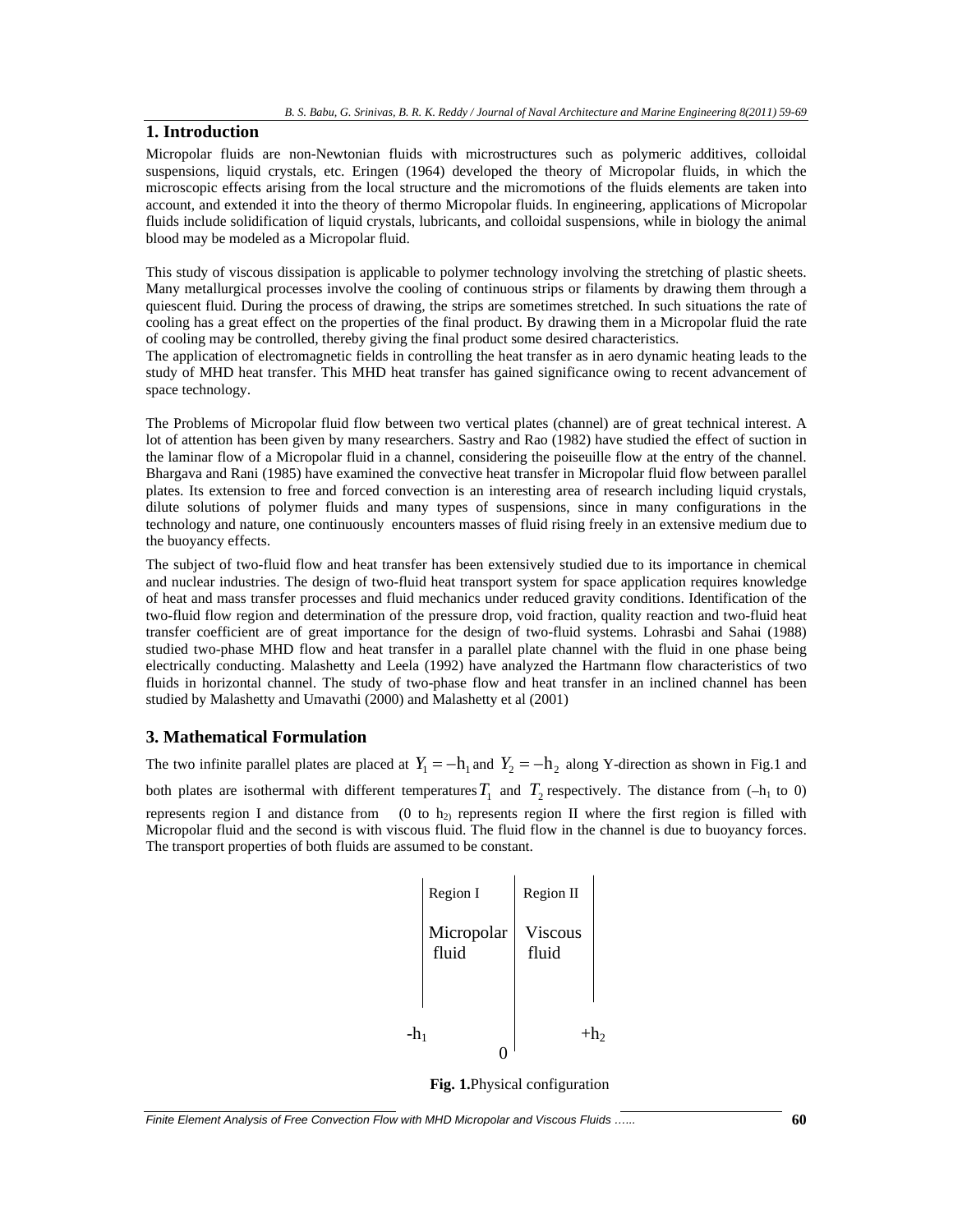We consider the fluids to be incompressible and immiscible and the flow is steady laminar and fully developed.

The governing equations are<br> $\partial U$   $\partial U$  $2U$ 

$$
\frac{\partial U_1}{\partial Y} = 0 \quad , \quad \frac{\partial U_2}{\partial Y} = 0 \tag{1}
$$
 [Continuity Equations]

$$
\rho_1 = \rho_0 [1 - \beta_1 (T_1 - T_0)]
$$
\n
$$
\rho_2 = \rho_0 [1 - \beta_2 (T_2 - T_0)]
$$
\n[Equations of State]

\n
$$
(3)
$$

$$
\left(\mu_1 + K\right) \frac{d^2 U_1}{dY^2} + K \frac{dn}{dY} + \rho_1 g \beta_1 \left(T_1 - T_0\right) = \frac{\sigma B_0^2 U_1}{\rho_1} \tag{4}
$$

$$
\mu_2 \frac{d^2 U_2}{dY^2} + \rho_2 g \beta_2 (T_2 - T_0) = \frac{\sigma B_0^2 U_2}{\rho_2}
$$
 [Equations of Momentum] (5)

$$
\gamma \frac{d^2 n}{dY^2} - K \left[ 2n + \frac{dU_1}{dY} \right] = 0
$$
 [Conservation of angular momentum]  
\n
$$
\frac{d^2 T_1}{dY^2} + \frac{\mu_1}{k_1} \left( \frac{dU_1}{dY} \right)^2 = 0
$$
\n(7)  
\n
$$
\frac{d^2 T_2}{dY^2} + \frac{\mu_2}{k_2} \left( \frac{dU_2}{dY} \right)^2 = 0
$$
\n[Equations of Energy] (8)

$$
dY^2
$$
  $k_2$   $\langle dY \rangle$   
To solve the above system of equations, we use the boundary and interface conditions proposed by T.Arimen et al (1973) as follows

$$
U_1 = 0 \text{ at } Y = -h_1, \quad U_2 = 0 \text{ at } Y = h_2
$$
  
\n
$$
U_1(0) = U_2(0)
$$
  
\n
$$
(\mu_1 + K) \frac{dU_1}{dY} + Kn = \mu_2 \frac{dU_2}{dY}, \frac{dn}{dY} = 0 \text{ at } Y = 0,
$$
  
\n
$$
n = 0 \text{ at } Y = -h_2
$$

For the corresponding temperature boundary conditions it is assumed that the temperature and heat flows are continuous at the interface.

$$
T = T_1 \text{ at } Y = -h_1, T = T_2 \text{ at } Y = h_2
$$
  
\n
$$
T_1(0) = T_2(0)
$$
  
\n
$$
k_1 \frac{dT_1}{dY} = k_2 \frac{dT_2}{dY} \text{ at } Y = 0
$$
  
\nWe assume that  
\n
$$
\gamma = \left(\mu_1 + \frac{K}{2}\right) j = \mu \left(1 + \frac{K}{2}\right) j
$$
  
\nand  $T_2 > T_1$ 

By introducing the following non dimensional variables,

$$
y_1 = \frac{Y_1}{h_1}, y_2 = \frac{Y_2}{h_2}, u_1 = \frac{U_1}{U_0}, u_2 = \frac{U_2}{U_0}, \theta_1 = \frac{T_1 - T_0}{\Delta T}, \theta_2 = \frac{T_2 - T_0}{\Delta T}, N = \frac{h_1}{U_0}n, K' = \frac{\mu}{K}
$$
  
The governing equations becomes

*Finite Element Analysis of Free Convection Flow with MHD Micropolar and Viscous Fluids …...* **61**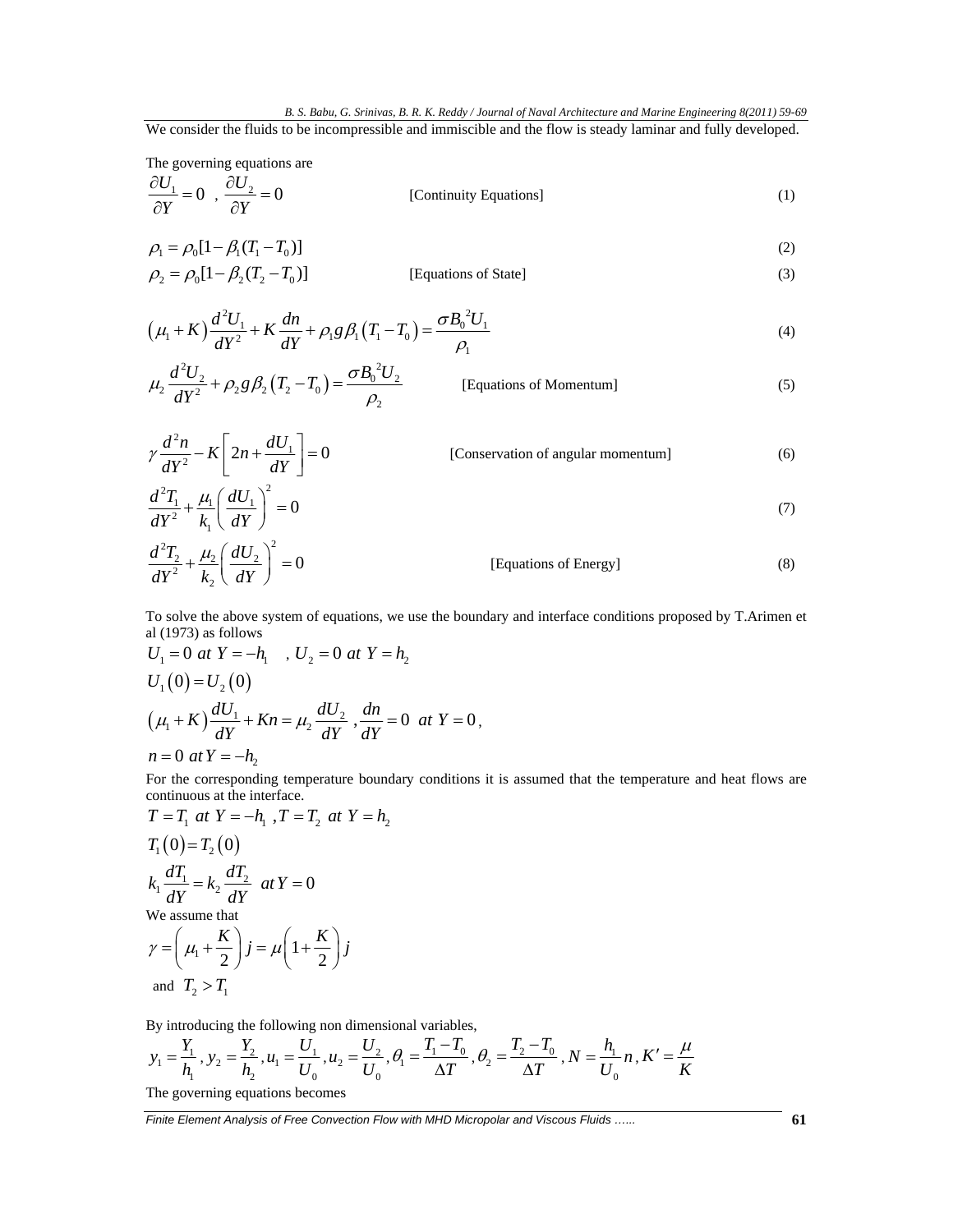$$
\frac{d^2u_1}{dy^2} + \frac{K'}{1+K'}\frac{dN}{dy} + \frac{1}{1+K'}\left[\frac{Gr}{R}\theta_1\right] - \frac{1}{1+K'}M^2u_1 = 0\tag{9}
$$

$$
\frac{d^2N}{dy^2} - \frac{2K'}{2+K'} \left(2N + \frac{du_1}{dy}\right) = 0
$$
\n(10)

$$
\frac{d^2u_2}{dy^2} + \left[\frac{Gr}{R}\theta_2\right]\frac{bm}{h\rho} - \frac{M^2m}{h}u_2 = 0\tag{11}
$$

$$
\frac{d^2\theta_1}{dy^2} + \Pr E c \left(\frac{du_1}{dy}\right)^2 = 0\tag{12}
$$

$$
\frac{d^2\theta_2}{dy^2} + \Pr E C \frac{\alpha}{m} \left(\frac{du_2}{dy}\right)^2 = 0
$$
\n(13)

Where 
$$
Gr = \frac{g \beta_1 \Delta T h_1^3}{v_1^2}
$$
,  $R = \frac{U_0 h_1}{v_1}$ ,

$$
h = \frac{h_1}{h_2}
$$
 (Channel width ratio),  $m = \frac{\mu_1}{\mu_2}$  (viscosity ratio),  $\alpha = \frac{k_1}{k_2}$ , (Thermal conductivity ratio)

$$
\rho = \frac{\rho_1}{\rho_2}
$$
 (Density ratio),  $b = \frac{\beta_1}{\beta_2}$  (Thermal expansion coefficient ratio),

$$
M = \frac{\sigma \mu_e^2 H_0^2 h_1^2}{\mu_1}, \text{ Pr} = \frac{\mu_1 C p}{k_1}, \text{ Ec} = \frac{U_0^2}{C p \Delta T}
$$

Subject to the boundary conditions:

$$
u_1(0) = u_2(0), u_2 = 0 \text{ at } y_2 = 1, u_1 = 0 \text{ at } y_1 = -1 ,
$$
  
\n
$$
\frac{du_1}{dy} + \frac{K'}{1 + K'} N = \frac{1}{mh(1 + K')} \frac{du_2}{dy} \text{ at } y = 0
$$
  
\n
$$
\frac{dN}{dy} = 0 \text{ at } y = 0 \qquad N = 0 \text{ at } y_1 = -1
$$
  
\n
$$
\theta_1 = 1 \text{ at } y_1 = -1 , \theta_2 = 0 \text{ at } y_2 = 1, \theta_1(0) = \theta_2(0)
$$
  
\n
$$
\frac{d\theta_1}{dy} = \frac{1}{ha} \frac{d\theta_2}{dy} \text{ at } y = 0
$$
\n(14)

#### **3. Solution of the Problem:**

The coupled governing equations are solved numerically using the regular Galerkin Finite Element method as given by Reddy (2005). For computational purpose each region is divided into 100 linear elements. Each element is 3 nodded.

The shape functions at each node of a typical  $i<sup>th</sup>$  element are the Langrange's interpolation polynomials given by

$$
S_i^1 = \frac{\left(y - \left(\frac{2i - 101}{100}\right)\right)\left(y - \left(\frac{2i - 100}{100}\right)\right)}{\left(\frac{2i - 102}{100} - \left(\frac{2i - 101}{100}\right)\right)\left(\frac{2i - 102}{100} - \left(\frac{2i - 100}{100}\right)\right)}
$$

*Finite Element Analysis of Free Convection Flow with MHD Micropolar and Viscous Fluids …...* **62**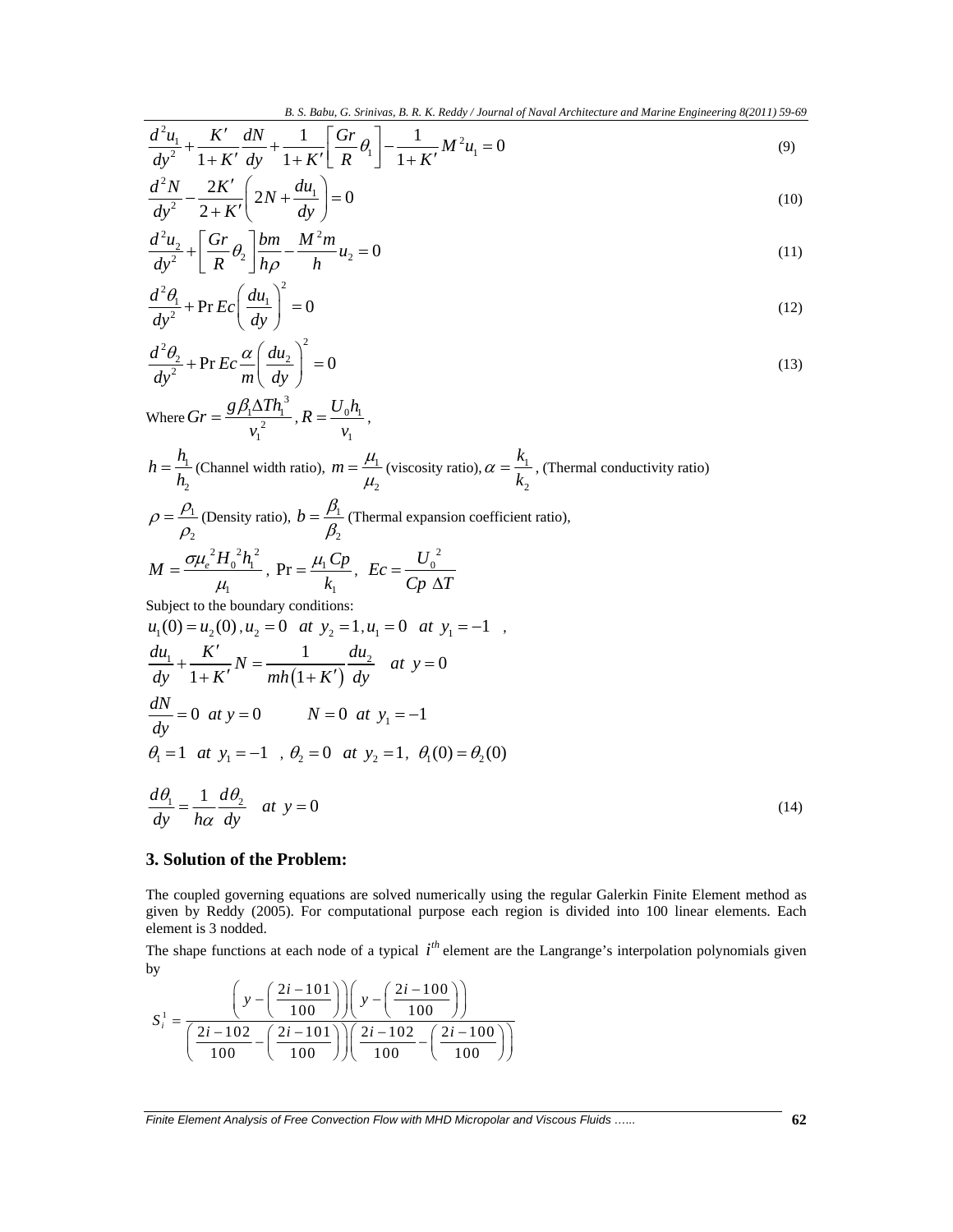$$
S_i^2 = \frac{\left(y - \left(\frac{2i - 102}{100}\right)\right)\left(y - \left(\frac{2i - 100}{100}\right)\right)}{\left(\frac{2i - 101}{100} - \left(\frac{2i - 102}{100}\right)\right)\left(\frac{2i - 101}{100} - \left(\frac{2i - 100}{100}\right)\right)}
$$

$$
S_i^3 = \frac{\left(y - \frac{2i - 101}{100}\right)\left(y - \left(\frac{2i - 102}{100}\right)\right)}{\left(\frac{2i - 100}{100} - \left(\frac{2i - 102}{100}\right)\right)\left(\frac{2i - 100}{100} - \left(\frac{2i - 101}{100}\right)\right)}
$$

The stiffness matrix equations corresponding to the governing equations (9) to (13) for  $i<sup>th</sup>$  element are evaluated by using the following equations:

Region-I

$$
\left[\int_{\Omega} \frac{dS_i^j}{dY} \frac{dS_i^p}{dY} dY + \frac{M^2}{1+K'} \int_{\Omega} S_i^p S_i^j dY\right] U_{1i}^j = -\left[\frac{K'}{1+K'} \int_{\Omega} \frac{dS_i^j}{dY} N_i^j S_i^j dY - \frac{Gr}{(1+K')R} \int_{\Omega} \theta_{1i}^j S_i^j S_i^p dY\right] + \left[S_i^j \frac{dU_{1i}^j}{dY} + \frac{K'}{1+K'} N_i^j S_i^j\right]
$$
\n(15)

$$
\left(S_i^p \frac{d\left(N_i^j S_i^j\right)}{dY} - \frac{2K'}{2+K'} S_i^p \left(U_{1i}^j S_i^j\right)\right) - \int_{\Omega} \frac{dS_i^j}{dY} \left(\frac{d\left(N_i^j S_i^j\right)}{dY}\right) dY
$$
\n
$$
- \frac{2K'}{2+K'} \left[2\int_{\Omega} \left(N_i^j S_i^j\right) S_i^p dY + \int_{\Omega} \frac{dS_i^j}{dY} \left(U_{1i}^j S_i^j\right) dY\right] = 0
$$
\n
$$
d\left(\frac{d}{dY}\right) = \int_{\Omega} \left(U_{1i}^j \frac{d}{dY}\right) dY + \int_{\Omega} \frac{dV}{dY} \left(U_{1i}^j S_i^j\right) dY
$$
\n
$$
\left(U_{1i}^j \frac{d}{dY}\right) = 0
$$
\n(16)

$$
S_i^P \frac{d\left(\theta_i^j S_i^j\right)}{dY} - \int_{\Omega} \left(\frac{dS_i^j}{dY} \frac{d\left(\theta_i^j S_i^j\right)}{dY}\right) dY + \mathbf{P}r \, E c \int_{\Omega} \left(\frac{dU_{1i}^j S_i^j}{dY}\right)^2 S_i^P dY = 0 \tag{17}
$$

Region - II

$$
S_i^p \frac{d\left(U_{2i}{}^j S_i^j\right)}{dY} - \int_{\Omega} \left(\frac{dS_i^j}{dY} \frac{d\left(U_{2i}{}^j S_i^j\right)}{dY}\right) dY + \frac{Gr \, bm}{R \, h\rho} \int_{\Omega} \left(\theta_{2i}{}^j S_i^j\right) S_i^p dY - \frac{M^2 m}{h} \int_{\Omega} S_i^p \left(U_{2i}{}^j S_i^j\right) dY = 0
$$
\n(18)

$$
S_i^p \frac{d\left(\theta_{2i}^j S_i^j\right)}{dY} - \int_{\Omega} \left(\frac{dS_i^j}{dY} \frac{d\left(\theta_{2i}^j S_i^j\right)}{dY}\right) dY + \Pr E_C \frac{\alpha}{m} \int_{\Omega} S_i^j \left(\frac{dU_{2i}^j S_i^j}{dY}\right)^2 dY = 0 \tag{19}
$$

Where  $\Omega$  is the typical element region  $\left(\frac{2i - 102}{100}, \frac{2i - 100}{100}\right)$ 

These coupled governing equations are solved iteratively subject to the boundary conditions given in (14) until the desired accuracy of  $10^{-5}$  is attained. The Nusselt number and shear stress can be calculated at both walls by using the expressions

$$
Nu_1 = \left[\frac{\partial \theta}{\partial Y}\right]_{Y=-1}, Nu_2 = \left[\frac{\partial \theta}{\partial Y}\right]_{Y=1}, St_1 = \left[\frac{\partial U_1}{\partial Y}\right]_{Y=-1}, St_2 = \left[\frac{\partial U_2}{\partial Y}\right]_{Y=1}
$$

# **4. Results and Discussion**

Fig.2. shows the variation of velocity with Gr for R=1, H=5, Ec=0.001, K=1. From the figure it is seen that the velocity increases with Gr in both regions due to decreases in viscous force. The velocity is maximum in the absence of convection buoyancy force. The similar behavior has been observed in case of the micro rotation as shown in Fig. 3.

*Finite Element Analysis of Free Convection Flow with MHD Micropolar and Viscous Fluids …...* **63**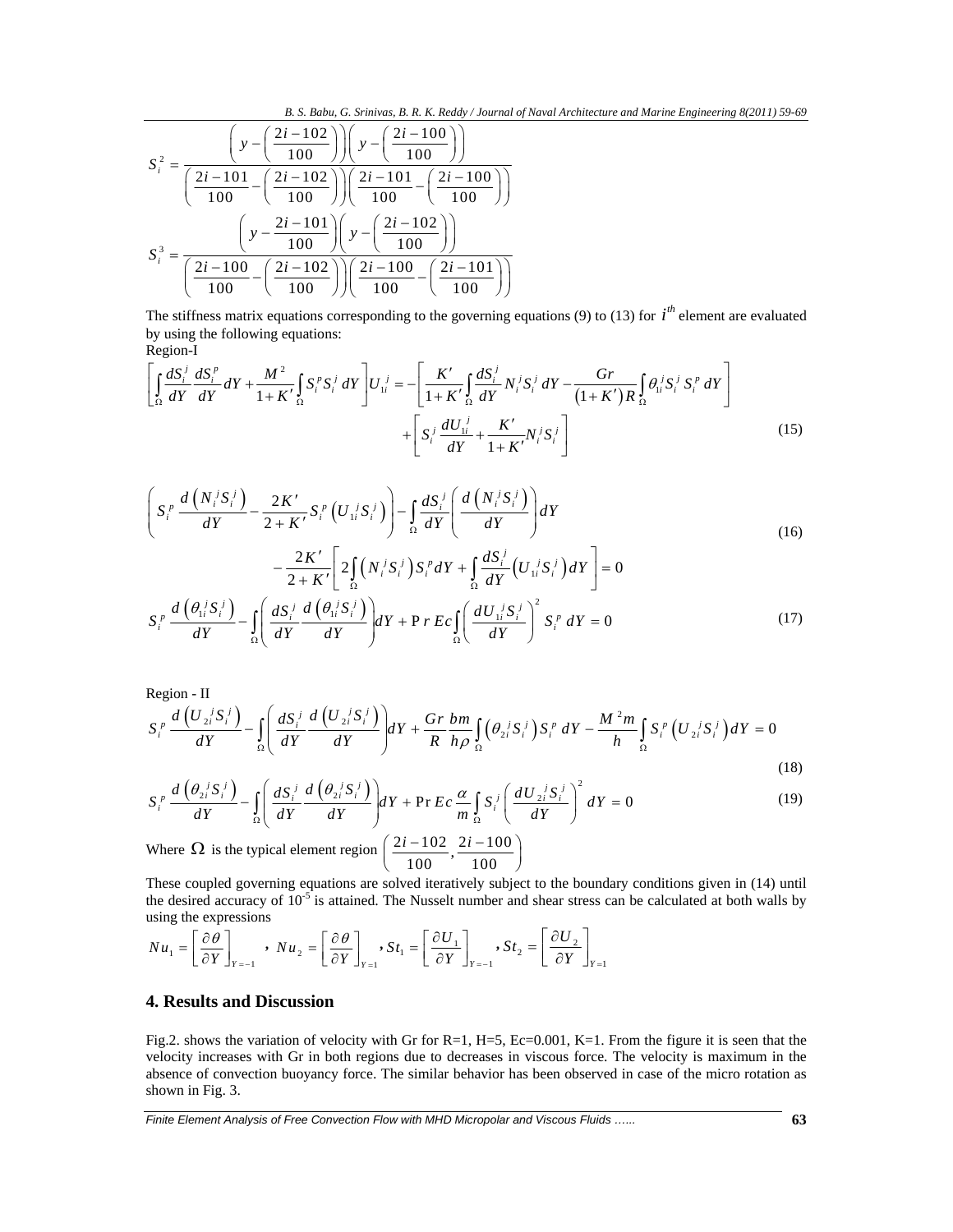

Fig. 2: Variations of velocity with different Gr (R=1, H=5, Ec=0.001, K=1)



Fig. 3: Variations of N with different Gr (R=1, H=5, Ec=0.001, K=1)



Fig .4: Variations of velocity with different R (Gr=10, H=5, Ec=0.001, K=1)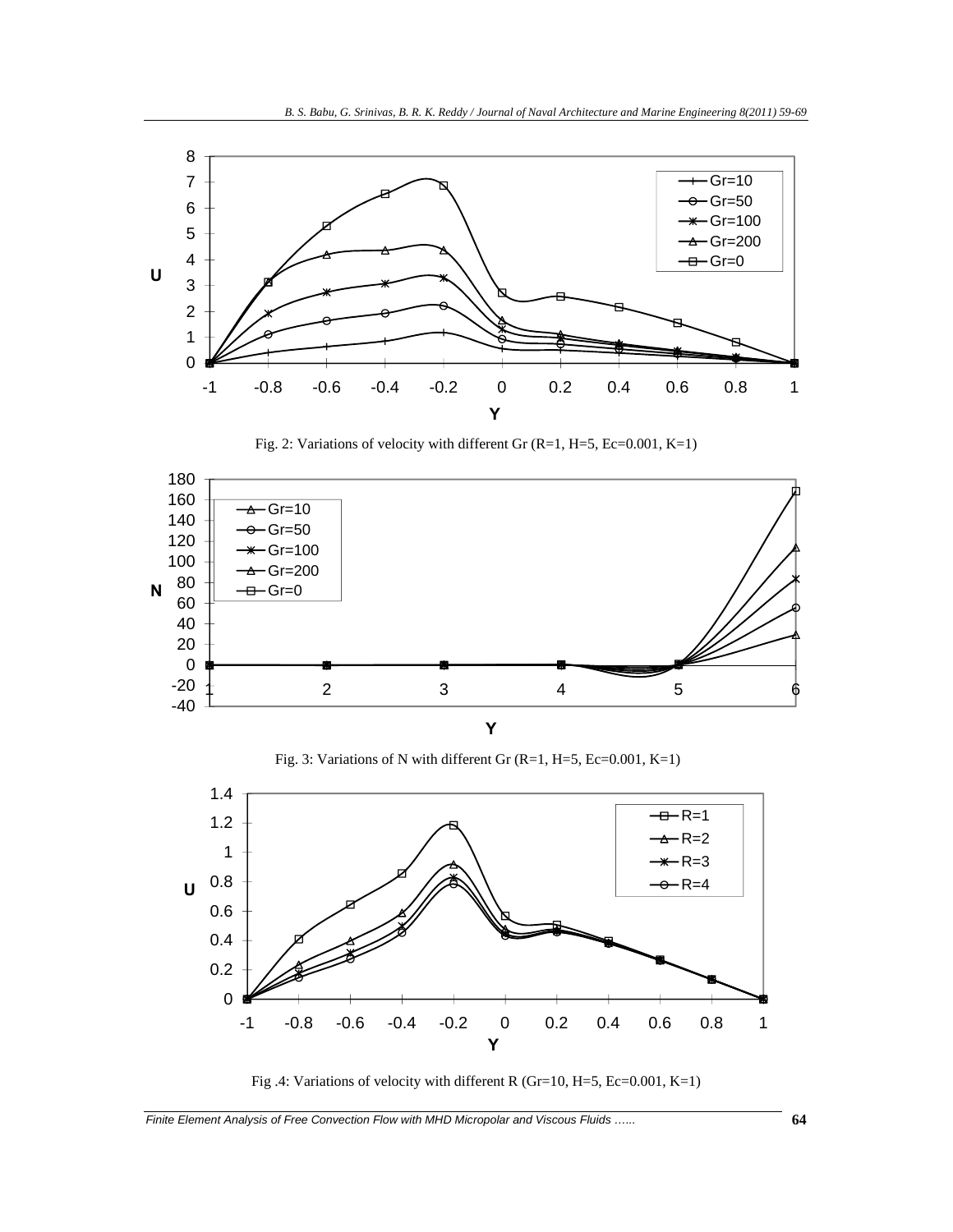The variation of velocity with Reynold's number R is shown in Fig. 4 for Gr=10, H=5, Ec=0.001, K=1. It is observed that the velocity decreases with increase in the Reynolds number R as shown in Fig. 4 due to increase in inertia. The velocity reached its maximum in the Micropolar region. The Micro rotation also decreases with the increase in R as shown in Fig.5.



Fig.5: Variations of N with different R (Gr=10, H=5, Ec=0.001, K=1)

The variation of velocity is very small for higher values of R. The velocity (Fig. 6) and Micro rotation (Fig. 7) decreases with the increase in the magnetic field due to Lorenz force. The velocity is almost not affected by higher values of H. The absence of magnetic field enhances the velocity, Micro rotation and the profile is in good agreement with the study of Pop et al (2010).



Fig. 6: Variations of velocity with different H (Gr=10, R=1, Ec=0.001, K=1)



Fig. 7: Variations of N with different H (Gr=10, R=1, Ec=0.001, K=1)

*Finite Element Analysis of Free Convection Flow with MHD Micropolar and Viscous Fluids …...* **65**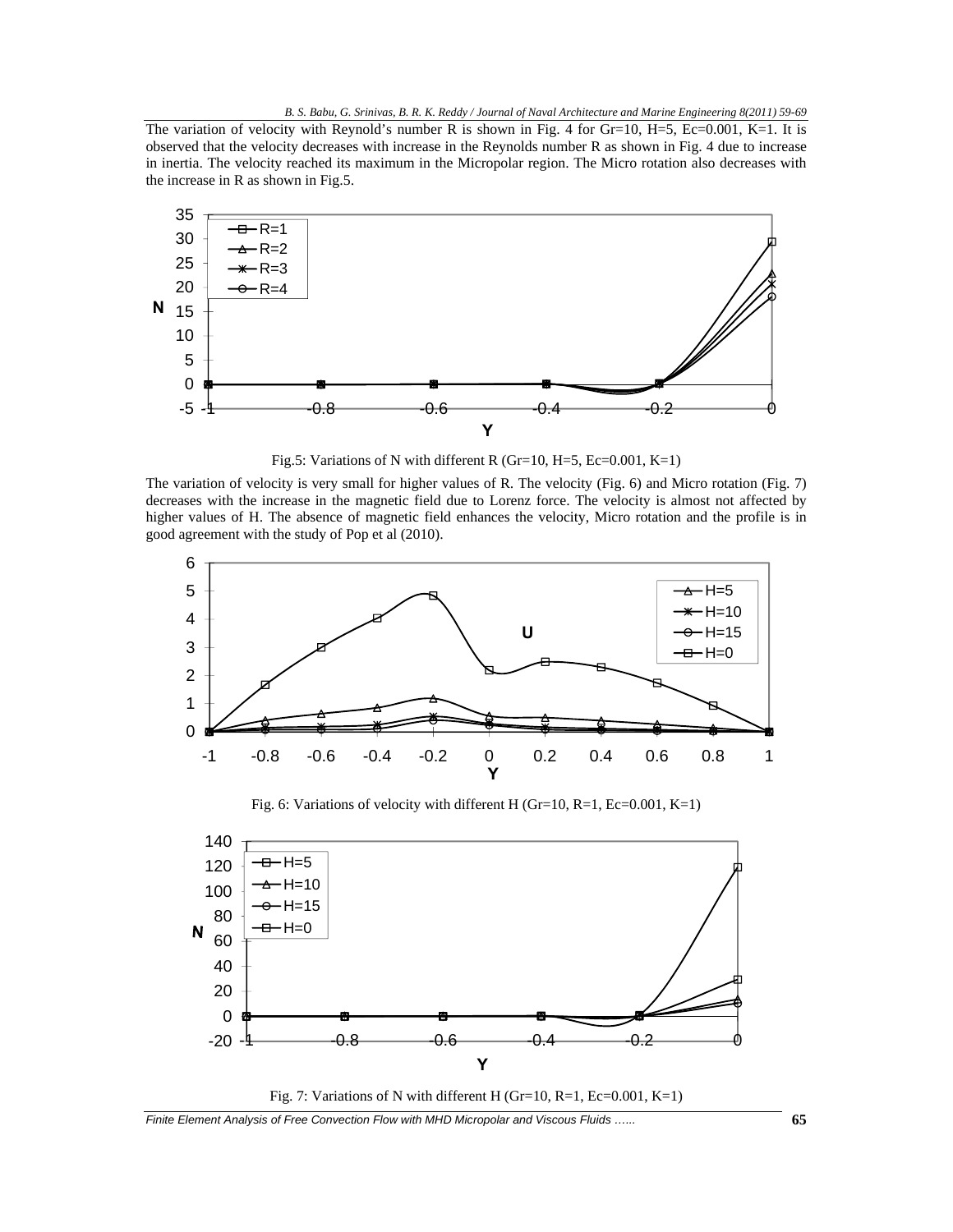The increase in the viscous dissipation ( *Ec* ) decreases the velocity (Fig. 8) and Micro rotation (Fig. 9). The absence of viscous dissipation increases the velocity, Micro rotation and decreases the temperature due to enthalpy. Fig.5, Fig.9 and Fig.10 for  $Ec = 0$  exhibits the identical behavior as given by Pop et al (2010). The increase in the viscous dissipation cools the fluid in both regions due to Enthalpy (Fig 10).



Fig. 8: Variations of velocity with different Ec (Gr=10, R=1, H=5, K=1)



Fig. 9: Variations of N with different Ec (Gr=10, R=1, H=5, K=1)



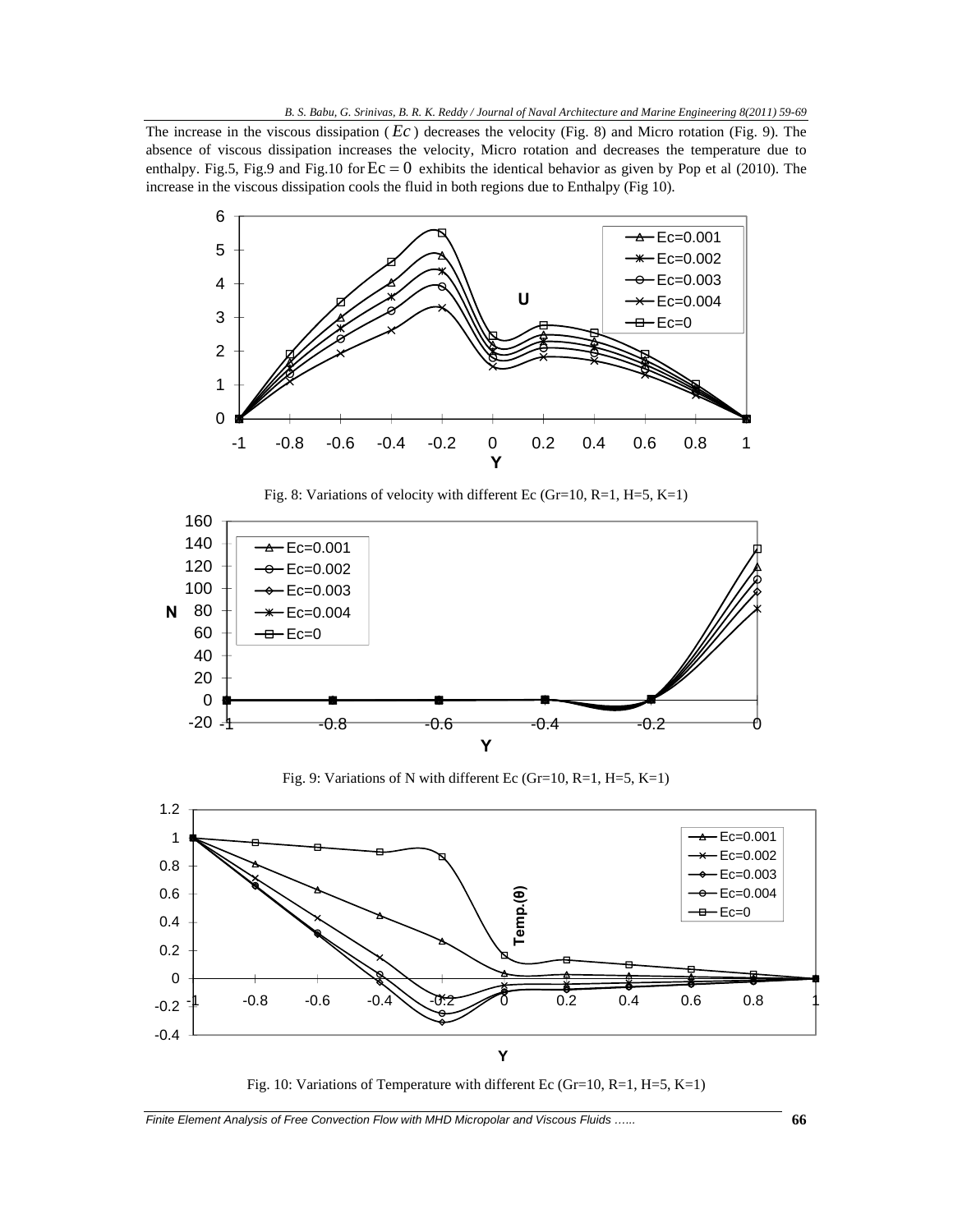The increase in the material parameter K decreases the velocity in both regions (Fig 11). The variation of velocity in the viscous fluid region with K is very small. The increase in the material parameter K decreases the Microrotation (Fig 12). The results for K=1.5 are good agreement with Pop et al (2010).



Fig. 11: Variations of velocity with different K (Gr=10, R=1, H=5, Ec=0.001)



Fig 13-variations of Temperature with different Gr (R=1, H=5, Ec=0.001, K=1)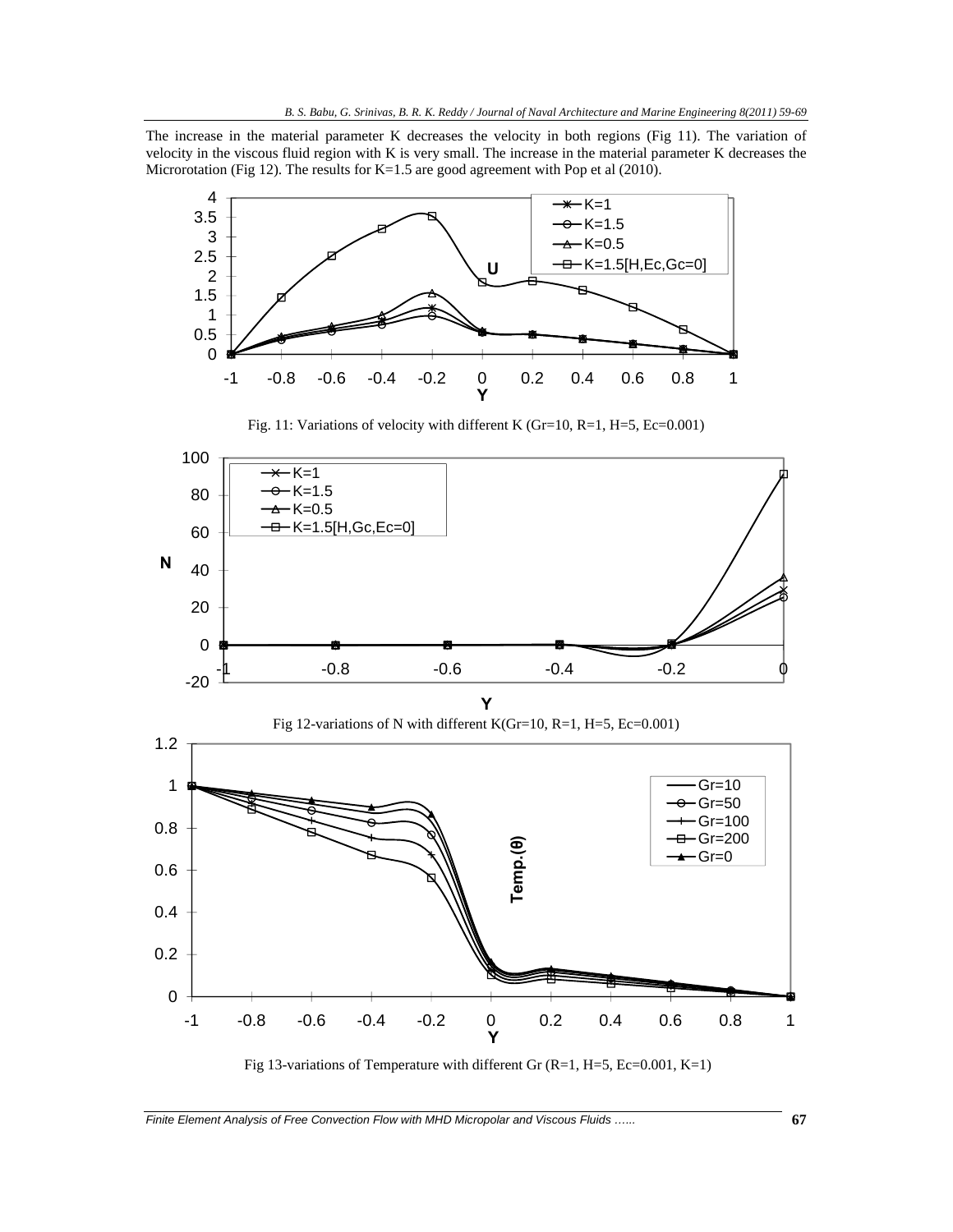The increase in the convection Buoyancy force cools the fluid in both regions (Fig 13). The temperature increases rapidly with the Groshof number Gr due to buoyancy force. The absence of Gr gives the maximum temperature. The increase in R enhances the temperature (Fig 14) due to inertia.



Fig 14-variations of Temperature with different R(Gr=10, H=5, Ec=0.001, K=1)



Fig 16-variations of Temperature with different K (Gr=10, R=1, H=5, Ec=0.001)